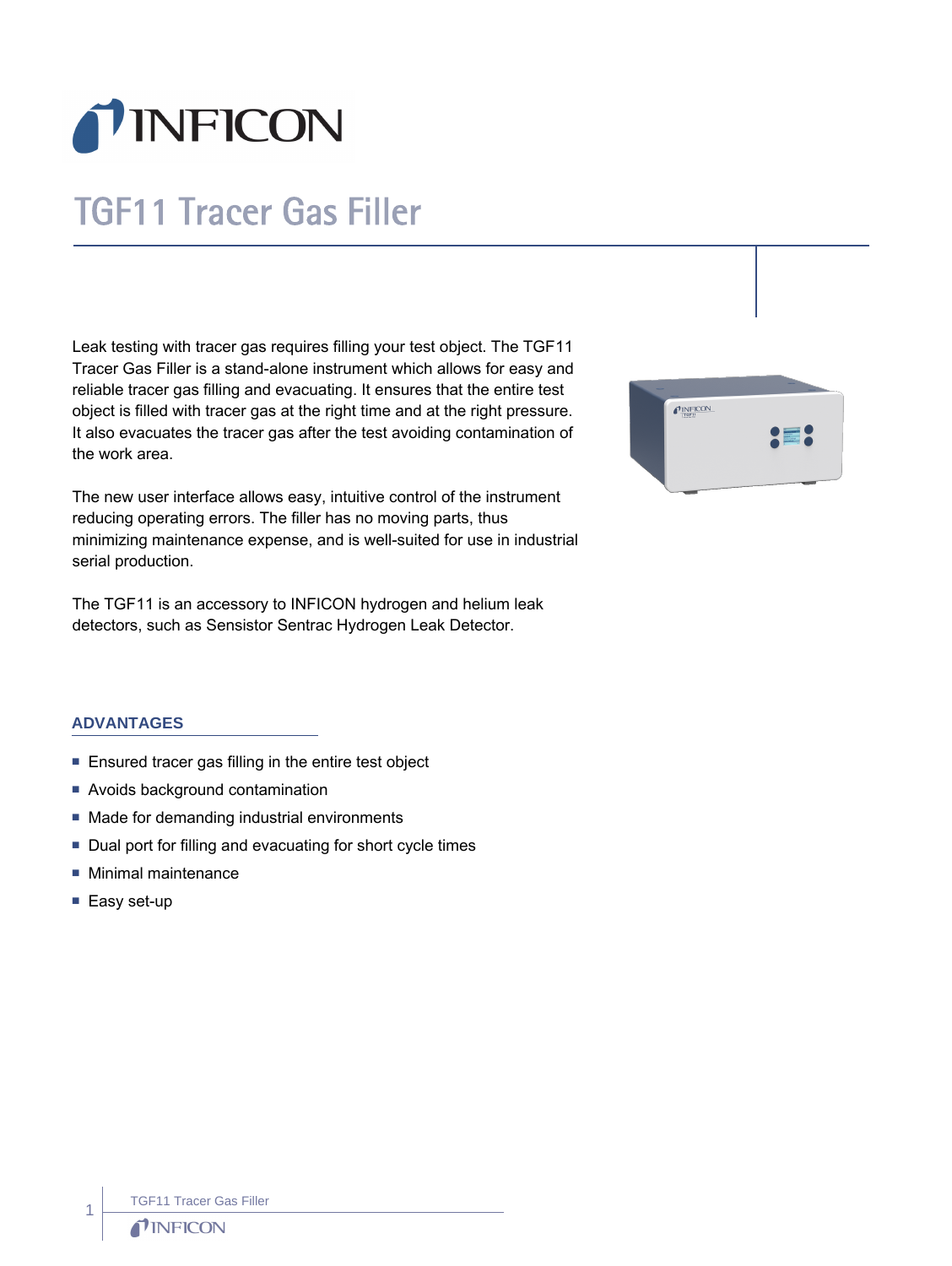## **FEATURES**

- Evacuates, fills and purges the test object
- n Available in low pressure version (0.05 2 barg/ 0.7 29 PSIG) and standard version (0.3 10 barg /4.4 145 PSIG)
- Gross leak abort function prior to tracer gas filling
- Prop valve for optimized filling
- Uses a cost-effective venturi pump for gas evacuation minimazing maintenance costs

### **ORDER INFORMATION**

| <b>Type</b>                                                                             | <b>TGF11 Tracer Gas Filler, low</b><br>pressure | <b>TGF11 Tracer Gas Filler,</b><br>standard pressure |
|-----------------------------------------------------------------------------------------|-------------------------------------------------|------------------------------------------------------|
| Tracer Gas Filler TGF11, low pressure version (0.05 - 2 barg/<br>$0.7 - 29$ PSIG)       | 590-559                                         |                                                      |
| Tracer Gas Filler TGF11, standard pressure version (0.3 - 10<br>barg $/4.4 - 145$ PSIG) |                                                 | 590-558                                              |

TGF11 Tracer Gas Filler